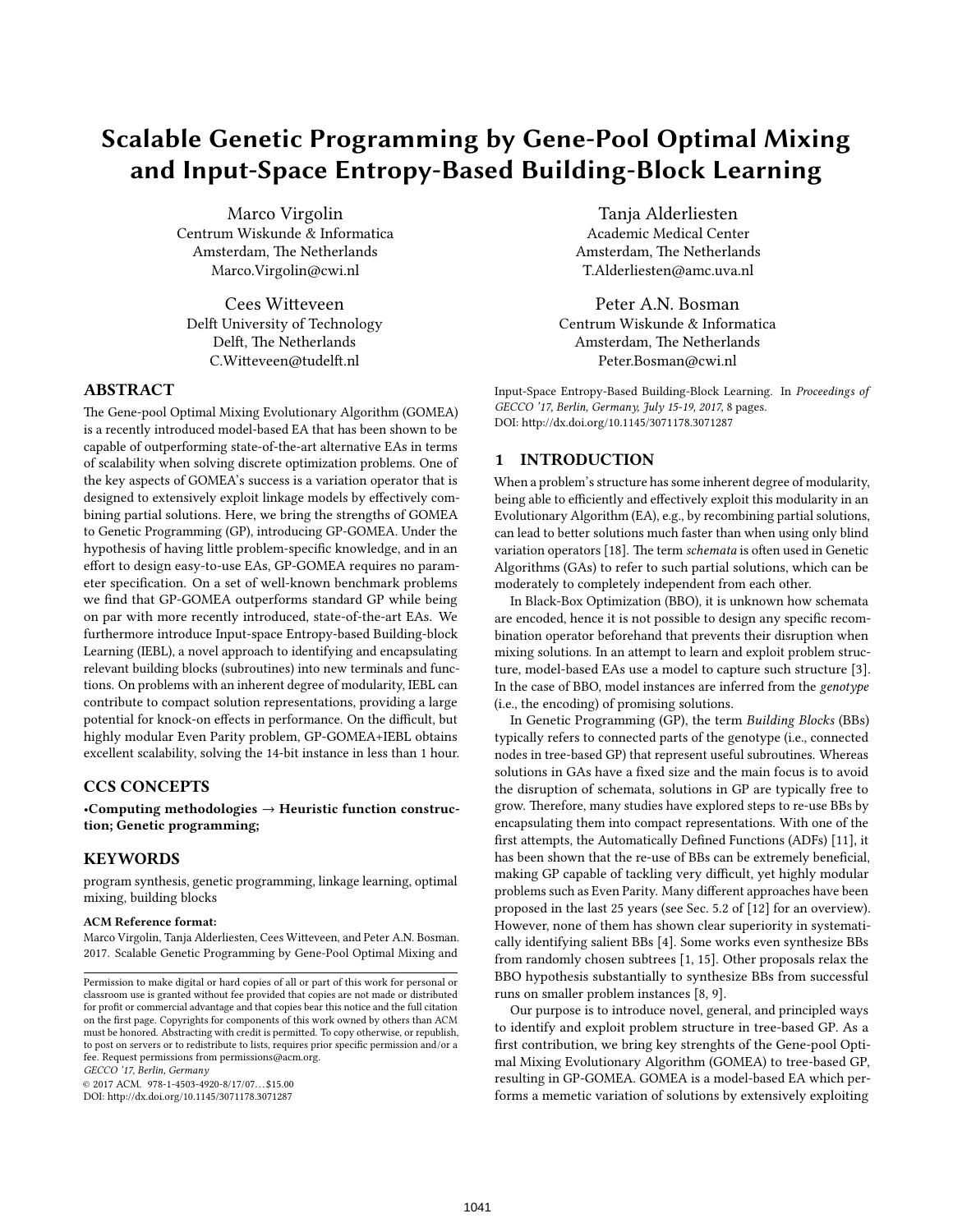linkage information, i.e., strong interdependencies between parts of the genotype [\[17\]](#page-6-9). Our second contribution is a novel method to identify and encapsulate BBs into new terminals and functions in Boolean problems, thereby enhancing the search space with atomic representations of partial solutions. We call this method Input-space Entropy-based Building-block Learning (IEBL). IEBL is inspired by information theory and construction heuristics for classification trees  $[2]$ , and can potentially be applied to a number of GP algorithms. To the best of our knowledge, no similar approach to identify salient BBs in GP has ever been proposed. Finally, under the hypothesis of no knowledge on the problem and for the sake of usability, we set out to design this algorithm to require no parameter specification.

## 2 GP-GOMEA

The current closest GOMEA implementation on which this GP version is based on is described in [\[17\]](#page-6-9). The general GOMEA outline is depicted in Algorithm [1.](#page-1-0) At the top level, GOMEA has the characteristics of any EA with population initialization and the generational loop that continues until a termination criterion is met (e.g., population convergence, evaluations limit, time limit). A generation consists of the learning of a linkage model  $F$  (which may be provided beforehand if the problem structure is known a priori) and the applying of the variation operator GOM to each solution in the population, which extensively exploits  $F$  to improve a solution.

<span id="page-1-0"></span>

| <b>Algorithm 1 GOMEA general outline</b> |                                                     |  |  |  |  |  |  |  |  |
|------------------------------------------|-----------------------------------------------------|--|--|--|--|--|--|--|--|
|                                          | procedure $RUNGOMEA(n)$                             |  |  |  |  |  |  |  |  |
| 2                                        | $P \leftarrow$ initializePopulation( <i>n</i> )     |  |  |  |  |  |  |  |  |
| 3                                        | while $\neg$ shouldTerminate() do                   |  |  |  |  |  |  |  |  |
| 4                                        | $F \leftarrow$ buildLinkageModel( $\mathcal{P}$ )   |  |  |  |  |  |  |  |  |
| 5                                        | for $P_i \in P$ do                                  |  |  |  |  |  |  |  |  |
| 6                                        | $O_i \leftarrow GOM(\mathcal{P}_i, F, \mathcal{P})$ |  |  |  |  |  |  |  |  |
| 7                                        | $P \leftarrow O = \{O_1, \ldots, O_n\}$             |  |  |  |  |  |  |  |  |
|                                          |                                                     |  |  |  |  |  |  |  |  |

#### 2.1 Genotype

Although the original implementation of GOMEA works on fixedlength strings of binary variables, handling variables of higher cardinality is straightforward. This representation is the first step in using GOMEA for GP, as we use it to map discrete values to program functions and program inputs. Like in Standard GP (SGP), solutions in GP-GOMEA are trees of variable size composed of terminal and function nodes. Trees can be encoded as fixed-length strings using pre-order tree-traversal (Figure [1\)](#page-1-1). All nodes but the ones at maximum depth always have  $r$  child nodes, with  $r$  the maximum arity (i.e., number of expected inputs) of the function nodes. We make it possible for GOMEA to work with variable-size trees even though they are encoded with fixed-length strings. Trees always have a maximum height. Syntactically, trees are always full, but semantically they are not. If a terminal appears in an internal node, the subtrees below it are disregarded. Moreover, for function nodes with arity lower than  $r$ , only the leftmost child nodes are evaluated. Hence, some nodes are introns, i.e., they will be ignored during the evaluation of the tree.

#### 2.2 Linkage Models

As in the original GOMEA, GP-GOMEA uses the Family Of Subsets (FOS) as linkage model. The FOS is a set of sets which contain loci,

<span id="page-1-1"></span>

Figure 1: GP tree encoded by the fixed-length string of size 15 "&+&bbadc¬bab+cd". Gray nodes are introns.

i.e., indices representing positions in the genotype. Each one of these sets specifies which parts of the genotype should be replaced en bloc during variation. Note that a FOS containing all and only singletons of each locus, i.e.,  $F = \{\{0\}, \{1\}, \ldots, \{l-1\}\}\$ , with l the length of the genotype, models complete independence among loci. We call this FOS that allows only the variation of one locus at a time Univariate (U). In this paper, we analyze the contribution of three different FOSs: U, Linkage Tree (LT) and Random Tree (RT).

We consider LT as it has so far been found to lead to the best performance on a number of different BBO problems [\[17\]](#page-6-9). A key strength of this model is that it can capture at the same time multiple levels of dependency (linkage) among loci. An LT can be seen as a tree where the leaves are singletons (i.e., U) while its internal nodes are built by merging sets in an iterative fashion, up to reaching the root, i.e., the set that contains all loci. An LT may be fixed a priori, but especially in a BBO setting, it is learned from the population at each generation (line [4](#page-1-0) of Algorithm [1\)](#page-1-0). Specifically, a measure of linkage between couples of loci is measured by means of mutual information, which is the measure of mutual dependence between two variables in information theory. New sets are iteratively built by merging sets with the highest mutual information. Using only combinations of mutual information between pairs of variables, the hierarchical structure of dependencies expressed by an LT can be efficiently learned in  $O(|\mathcal{P}|l^2)$ , with  $|\mathcal{P}|$  the population size [\[7\]](#page-6-11).<br>Letty PT is built like LT but using random information inste

Lastly, RT is built like LT, but using random information instead of measured linkage. This FOS enables the variation of multiple parts of the genotype like LT, but does not assume that specific parts of the genotype should be kept intact. RT is thus a model that enables blind variation that differs from the classic GP subtree crossover in that any configuration of nodes can be swapped.

#### 2.3 Gene-Pool Optimal Mixing

The variation operator GOM, that also incorporates selection, always generates an offspring that is at least as fit as the parent. Different from standard crossover in GP where full subtrees are swapped, in our GP-GOMEA GOM mixes parts of the fixed-size genotype, i.e., it mixes tree nodes. Moreover, instead of generating two new solutions from two parents, it creates an offspring by iteratively mixing a parent solution with multiple other solutions.

The procedure is described in Algorithm [2.](#page-2-0) Given an input solution s, an identical offspring  $o$  is made, and each set  $F_i$  of the FOS  $F$ is used to try to improve  $\overline{e}$ . Given  $F_i$ , a donor  $\overline{d}$  is randomly picked from the population, and the symbols of  $\overline{e}$  at the loci specified by from the population, and the symbols of  $o$  at the loci specified by  $F_i$  are replaced with the ones of  $d$  at the same loci. This means that the jth symbol of  $o$  can be replaced only with the jth symbol of  $d$ . This is not done when  $F_i$  contains all loci, since it would only fully replace  $o$ , or when all loci in  $F_i$  identify introns of  $o$ , because the semantic of the tree would not change. If the mixing results in a semantic of the tree would not change. If the mixing results in a syntactical change of  $o$ , then this new solution is evaluated. The changes are kept only if the fitness of  $o$  does not worsen.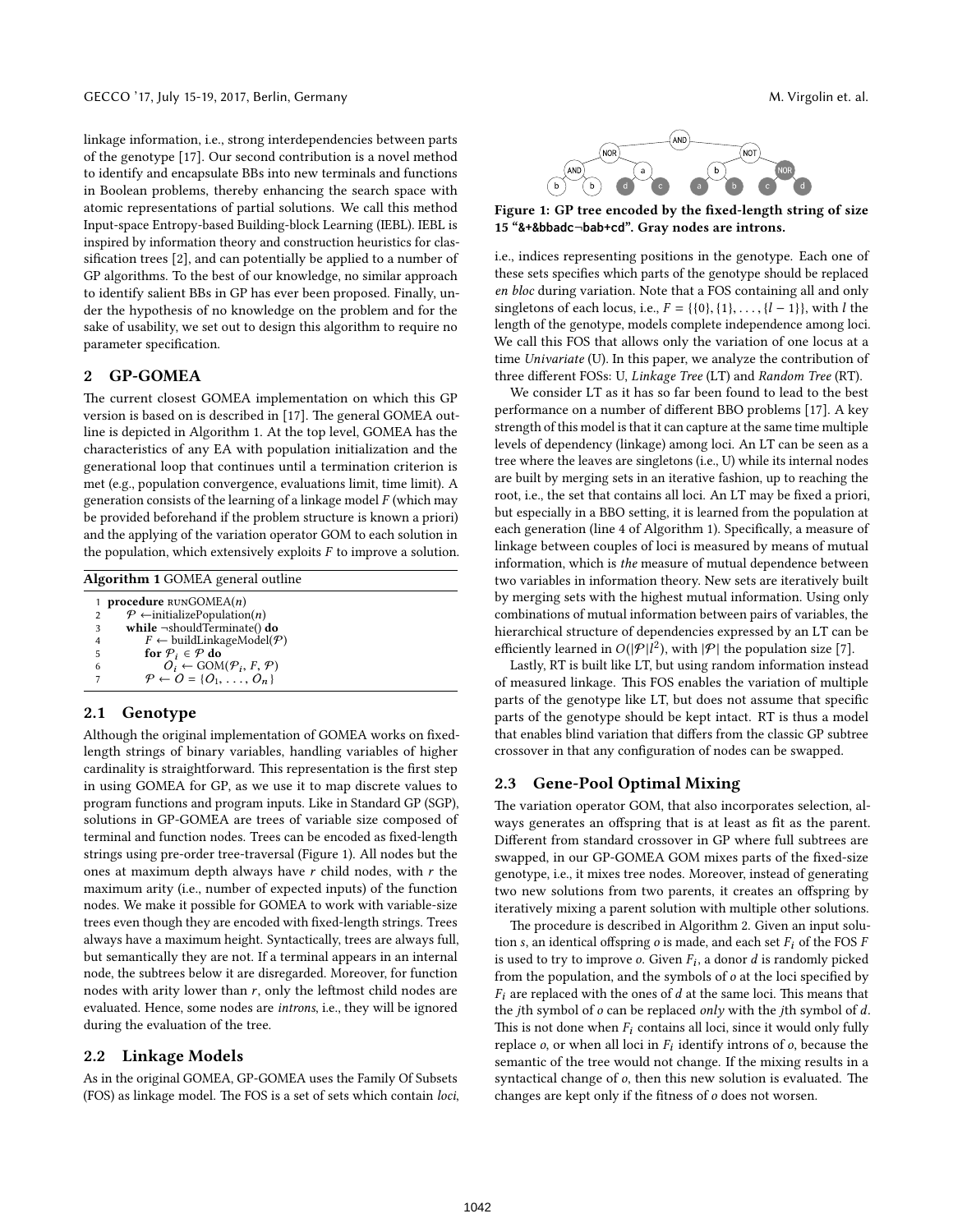If o never changes during this first phase and no new best fitness has been found in the last  $1 + log_{10}(|P|)$  generations, then the forced improvement phase is entered. In this phase Optimal Mixing is performed again, but this time  $o$  is mixed only with  $s^{\text{clitist}}$ , the best solution ever found. Also, this time changes to a are accepted only solution ever found. Also, this time changes to o are accepted only in case of strict fitness improvement. Moreover, upon an accepted change, the procedure is halted. If even this does not lead to any change of 0, then o becomes an exact copy of s<sup>elitist</sup>.<br>Because root nodes can only be exchanged with

Because root nodes can only be exchanged with root nodes, in the classic ramped half-and-half generation of the initial population the first symbol is always initialized to represent a function.

<span id="page-2-0"></span>

| Algorithm 2 Gene-Pool Optimal Mixing |  |  |
|--------------------------------------|--|--|
|                                      |  |  |

| $\mathbf{1}$                          | function GOM(s, $F, \mathcal{P}$ )                                        |
|---------------------------------------|---------------------------------------------------------------------------|
| 2                                     | $o \leftarrow s$ ; fitness[ $o$ ] $\leftarrow$ fitness[s]                 |
| 3                                     | $b \leftarrow o$ ; fitness $[b] \leftarrow$ fitness $[o]$                 |
| 4                                     | $I \leftarrow$ inactiveNodes( <i>o</i> )                                  |
| 5                                     | $\mathcal{R} \leftarrow$ randomPermutation({0, 1, ,  F – 1 })             |
|                                       | $c \leftarrow 0$                                                          |
| $\begin{array}{c} 6 \\ 7 \end{array}$ | for $i \in \{0, 1, \ldots,  F-1 \}$ do                                    |
| 8                                     | $F_i \leftarrow F[\mathcal{R}[i]]$                                        |
| 9                                     | if $ F_i  \neq  o  \& F_i \nsubseteq I$ then                              |
| 10                                    | $d \leftarrow$ randomDonorSolution(P)                                     |
| 11                                    | $o_{F_i} \leftarrow d_{F_i}$                                              |
| 12                                    | if $o \neq d$ then                                                        |
| 13                                    | evaluateFitness( $o$ )                                                    |
| 14                                    | if fitness[ $o$ ] $\geq$ fitness[ $b$ ] then                              |
| 15                                    | $b_{F_i} \leftarrow o_{F_i}$ ; fitness $[b] \leftarrow$ fitness $[o]$     |
| 16                                    | $I \leftarrow$ inactiveNodes( <i>o</i> )                                  |
| 17                                    | $c \leftarrow 1$                                                          |
| 18                                    | else                                                                      |
| 19                                    | $o_{F_i} \leftarrow b_{F_i}$ ; fitness[ $o$ ] $\leftarrow$ fitness[ $b$ ] |
| 20                                    | if $c = 0$ & noImprovementsStretch() then                                 |
| 21                                    | forcedImprovementOM $(o, F)$                                              |
| 22                                    | return(o)                                                                 |

#### 2.4 Partial Evaluations

To enhance the speed of evaluating solutions a simple mechanism can be used in tree-based GP to perform partial evaluations. We use this also for GP-GOMEA. This is done by maintaining the output of all tree nodes (i.e., string symbols) in memory. Note that introns do not have any output. During GOM, track is kept of which nodes are changed. Consequently, only subtrees where at least one (active) node changed, need to be re-evaluated, whereas the roots of unchanged subtrees can immediately return their cached output.

#### <span id="page-2-1"></span>2.5 Interleaved Multistart Scheme

The task of sizing a problem-specific population and genotype (string length or, equivalently, tree height) is crucial in many EAs. Tuning such parameters is often tedious and time-consuming but also necessary to ensure efficiency and to guarantee the successful discovery of (near-)optimal solutions. Setting these parameters wrong can give a vastly wrong impression of an algorithm's capabilities. For this reason, we designed GP-GOMEA so that it does not require the user to specify any parameter. A similar scheme as the one proposed in [\[14\]](#page-6-12) is adopted, where multiple runs of the algorithm with different parameter settings are interleaved. We call this scheme Interleaved Multistart Scheme (IMS).

Specifically, every  $g$  generations of a GP-GOMEA run, another run with double the population size performs 1 generation. This is repeated recursively. Similarly, the maximum tree height (and thus the encoding string length) increases by 1 every 2 runs.

The first run is initialized with a population size of 2 in ramped half-and-half, and with a maximum tree height such that full trees have a number of nodes at maximal depth equal or bigger than the number of inputs of the problem (i.e., for a problem with  $n$  inputs and functions of maximum arity r, it is  $\lceil \log_r(n) \rceil$ .

A copy of s<sup>elitist</sup>, the best solution ever found by any run so far,<br>thered and used by all runs in the forced improvement phase of is stored and used by all runs in the forced improvement phase of GOM (Algorithm [2,](#page-2-0) line [21\)](#page-2-0). If a new best solution  $s^{\text{clitist}}$  is found the size of which (i.e. maximum tree beight or equivalently string the size of which (i.e., maximum tree height or, equivalently, string length) is smaller than the size of solutions evolved by a run R, then a copy of  $s^{\text{elitist}}$  is made for R that has the same size of the solutions of R and in which empty loci are filled with random introns. If the of  $R$  and in which empty loci are filled with random introns. If the new best solution  $s^{ellting}$  has a larger size than the one of solutions avolved by  $R$  than  $R$  is immediately terminated evolved by  $R$ , then  $R$  is immediately terminated.

Other criteria for the termination of a run  $R$  are the following: (i) the population of  $R$  converged to all identical solutions; (ii) a run or than a run  $R''$  with bigger population size than  $R$ . Finally, the whole multi-run scheme can be terminated at a specific threshold  $R'$  with larger population achieved a better average fitness than  $R$ whole multi-run scheme can be terminated at a specific threshold by specifying a maximum number of evaluations or seconds.

## 3 IEBL

We here describe a novel method to identify and encapsulate useful, small trees into new terminals and functions, called Input-space Entropy-based Building-block Learning (IEBL). In this context, we use the term BBs to refer to such small trees. IEBL is aimed at improving the search process on Boolean problems which exhibit a degree of decomposability, i.e., for which meaningful BBs exist.

The identification of salient BBs is based on fitness cases (pairs of input values and desired output values) and is inspired by information theory and heuristics to build classification trees. To the best of our knowledge, no similar approach exists in GP.

Whereas the identification method attempts to find those BBs that represent partial solutions to the problem, the encapsulation of BBs changes the search space by providing the EA with compact representations of higher-level functionalities that can be used in the search process. Moreover, IEBL can be applied iteratively, using encapsulated BBs to generate higher-order BBs.

Here, we show how IEBL can be used in GP-GOMEA, but its salient concepts can straightforwardly be used in a number of other GP paradigms. The following sections explain the method in detail.

#### 3.1 Identification of BBs

A dedicated population of small trees is used. This is due to some early experiments, confirming literature [\[4\]](#page-6-4), where we observed that the frequency of known good subtructures in the population (i.e., the XOR and XNOR functions for the Even Parity problem) does not necessarily increase during optimization. To generate the dedicated population, we use a slight variation of the ramped halfand-half method. Specifically, roots are always functions and for each tree a subset of the set of all terminal nodes  $\mathcal T$  is used, with cardinality between 2 and  $|{\mathcal{T}}|$ . This increases the redundancy of terminals contained in candidate BBs, increasing the probability of generating complex interactions between few terminals.

Let  $I$  be the set of input variables. Given a BB  $b$ , we say that  $b$ embodies an input variable  $i$  if there exists at least one non-intron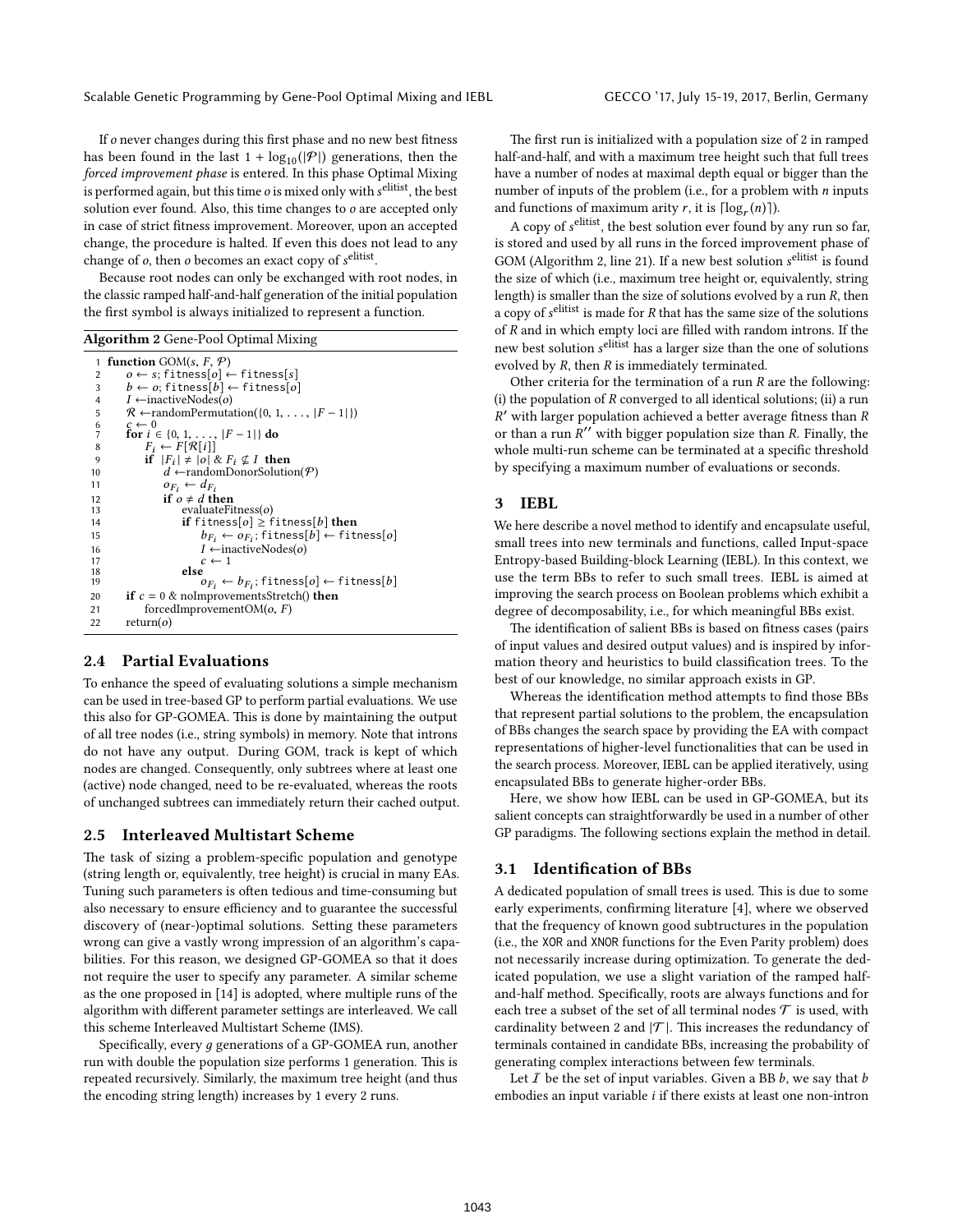<span id="page-3-0"></span>Table 1: BB identification in IEBL. Columns are the fitness cases, O<sup>∗</sup> is the desired output, O the observed output for the tree depicted in Figure 1. Futrony is measured on red cells tree depicted in Figure [1.](#page-1-1) Entropy is measured on red cells.

| a | $\overline{0}$ | $\Omega$     | $\mathbf{0}$ | $\mathbf{0}$   | $0\quad 0$          |           | $\sim$ 0                | $0\quad 1$ | $\overline{1}$                  | $\overline{1}$ | $\overline{1}$ | $\overline{1}$                        |    | 1 1               |                |
|---|----------------|--------------|--------------|----------------|---------------------|-----------|-------------------------|------------|---------------------------------|----------------|----------------|---------------------------------------|----|-------------------|----------------|
| b | $\theta$       | $\theta$     |              |                |                     | 0 0 1 1 1 |                         |            | 1 0 0 0 0 1                     |                |                |                                       | -1 | $1\quad1$         |                |
| C | $\bf{0}$       | $\Omega$     | -op-         | $\blacksquare$ |                     |           | 0 0 1 1 0 0 1 1         |            |                                 |                |                | 0 <sup>0</sup>                        |    | $1\vert 1$        |                |
| d | $\Omega$       |              |              | $0 \quad 1$    |                     |           | 0 1 0 1 0 1 0 1         |            |                                 |                |                | $\begin{array}{cc} 0 & 1 \end{array}$ |    | 0 <sup>1</sup>    | $\blacksquare$ |
|   |                | $\mathbf{1}$ |              |                | $1 \quad 0 \quad 0$ |           | $\mathbf{0}$            |            | $0\quad 0\quad 0\quad 0\quad 0$ |                |                | $\mathbf{0}$                          |    | $0\quad 0\quad 0$ |                |
|   |                | $\Omega$     |              |                |                     |           | 0 1 0 1 1 0 0 1 1 0 1 0 |            |                                 |                |                |                                       |    |                   | $0 \quad 1$    |
|   |                |              |              |                |                     |           |                         |            |                                 |                |                |                                       |    |                   |                |

terminal node that represents *i* in *b*. Let  $\mathcal{J} \subset \mathcal{I}$  be the set of input variables not embodied by b. We only consider BBs for which  $\mathcal{J} \neq \emptyset$ , as they represent partial solutions using part of the inputs. Let  $\mathcal E$  be the set of fitness cases for which the execution of  $b$  returns a wrong Boolean output. If  $\mathcal{E} = \emptyset$ , *b* is a solution to the problem and the EA is terminated. A quality-score is assigned to  $b$  by looking at the values taken by the input variables of  $\mathcal J$  in  $\mathcal E$ . Specifically, the joint entropy of the values assumed by the inputs of  $\mathcal T$  in  $\mathcal E$ is measured. Lower entropy is considered to be better because this means that the fitness cases that are still wrong have more regularities and thus represent a less complex problem to be solved.

For example, consider the task of regressing a circuit that, given 4 bits, returns 1 when an even number of bits are set to 1 (4-bits Even Parity). The BB consisting of the tree in Figure [1](#page-1-1) outputs 1 only when the input variables a and b are 0. Also,  $\mathcal{J} = \{c, d\}$ . E contains 8 cases. Table [1](#page-3-0) shows the configurations of the input values of c and d over which the entropy is computed in red. Since "01" and "10" appear each in 3 out of 8 cases, while "00" and "11" appear each 1 out of 8 cases, the entropy is  $E = -\sum p \log p = -2\frac{3}{8} \log(\frac{3}{8}) - 2\frac{1}{8} \log(\frac{1}{8})$ .

Some BBs are discarded during this procedure, namely those (i) that have the same output of another BB, but higher or equal entropy; (ii) for which  $\mathcal{J} = \emptyset$ ; (iii) whose output is *always-false* or always-true; (iv) for which  $I - \mathcal{J} = \{i\}$ , since the only realizable functions of i are always-false, always-true, identity and negation.

#### 3.2 Encapsulation of BBs — Terminal Nodes

After the identification method has computed the entropy of BBs, we encapsulate into new terminals the best (i.e., with lowest entropy)  $|I|$  BBs, thus doubling the number of terminals. Expanding the terminal set effectively changes the search space. We limit the number of new terminals to avoid an excessive complication of the search space. If more than  $|I|$  BBs are found with minimal entropy, then random  $|I|$  ones are kept and the others are discarded.

To enable running IEBL when earlier executions already identified and encapsulated new BBs, we keep track of which input variables are embodied. This allows to always define the set  $J$ needed to compute the entropy.

#### 3.3 Encapsulation of BBs — Function Nodes

The best  $|I|$  BBs are also used for encapsulation into new function nodes. Let  $r$  be the arity of a BB, i.e., the number of different (nonintron) terminal nodes in it. The functional encapsulation of this BB is achived by generating a function node that accepts  $r$  children and, given one of the  $2<sup>r</sup>$  possible binary configurations of the inputs, returns the output of the BB for that configuration. We discard BBs leading to duplicate function nodes, i.e., those whose arity and output are identical to an already-encapsulated one or to a function from the starting set  $\mathcal F$ . Further, we discard BBs which realize always-false, always-true and functions of arity 1.

Similarly to what is done for terminal nodes, we impose a fixed limit of  $|\mathcal{F}|$  new function nodes to expand  $\mathcal{F}$ . If more than  $|\mathcal{F}|$ BBs have minimal entropy, then  $|\mathcal{F}|$  at random are kept.

#### 3.4 Implementation of IEBL in GP-GOMEA

To alleviate users from having to choose the dedicated population size and tree height for IEBL, we propose a scheme to include IEBL in GP-GOMEA that requires no parameter specification.

IEBL is applied at the start of each new GP-GOMEA run to expand the terminal and function sets. In particular, for the ith run, IEBL is iterated i times consecutively to discover higher-order BBs. This means that the nodes created by the jth iteration of IEBL are used (together with the starting functions and terminals) for the generation of the dedicated population of the  $j + 1$ th iteration of IEBL. For the first GP-GOMEA run, the dedicated population size for IEBL is set to  $|\mathcal{F}|(|\mathcal{F}| + t)^r$ , which corresponds to the number of possibilities for the first two levels of an r-ary tree with number of possibilities for the first two levels of an  $r$ -ary tree with any function as root, and with any function or terminal, among  $t$ different ones, as children of the root. For the function set of the Boolean benchmark problems it is  $r = 2$ , and we fixed  $t = 4$  to ensure starting from a moderate dedicated population size (i.e., 256 trees). The dedicated population size is doubled for each new GP-GOMEA run, and the height of the trees constituting the candidate BBs is initially set to 2 and is incremented by 1 every 4 runs. In other words, IEBL is applied once before the first run of GP-GOMEA, using a dedicated population size of 256 with trees of height 2; IEBL is applied i times before the ith run, using a dedicated population size of 256  $\times 2^{i-1}$  in each iteration, with trees of height  $2 + \lfloor i/4 \rfloor$ . If the *i*th IEBL finds a BB with an entropy of 0, then the number of iterations for all next IEBLs is frozen to i. Because IEBL provides nodes that inherently embody trees of a certain height, we lower by 1 the starting tree height of the IMS of GP-GOMEA. To avoid an unbounded growth of the genotype, we limit the learning of new node functions to BBs with arity 2 only. Finally, unless a BB entropy of 0 is reached, if no lower entropy is found after four consecutive uses of IEBL (i.e., four new runs of GP-GOMEA), then IEBL is disabled: all current GP-GOMEA runs are terminated (the elite solution is also forgotten), and subsequent runs will no longer use IEBL to learn and use BBs.

## 4 EXPERIMENTAL SETUP

The performance of GP-GOMEA $^1$  $^1$  is tested in terms of scalability on well-known GP benchmark problems. This enables us to compare our algorithm with SGP, but also with state-of-the-art work.

All experiments were executed on a machine mounting 2 Intel<sup>®</sup> Xeon® CPU E5-2699 v4 @ 2.20GHz and 630 GB of RAM. Each experiment consists of 30 independent runs and only successful experiments are considered. Runs exceeding a time limit of 24 hours or a memory limit of 500 GB are aborted.

#### 4.1 Benchmark Problems

We consider two sets of benchmark problems. The first set is composed of artificial problems often used to assess the performance of model-based EAs, because of their focus on obtaining specific substructures in the genotype. The second set considers well-known

 $1$ <sup>1</sup>The code is freely available on the homepage of the last author.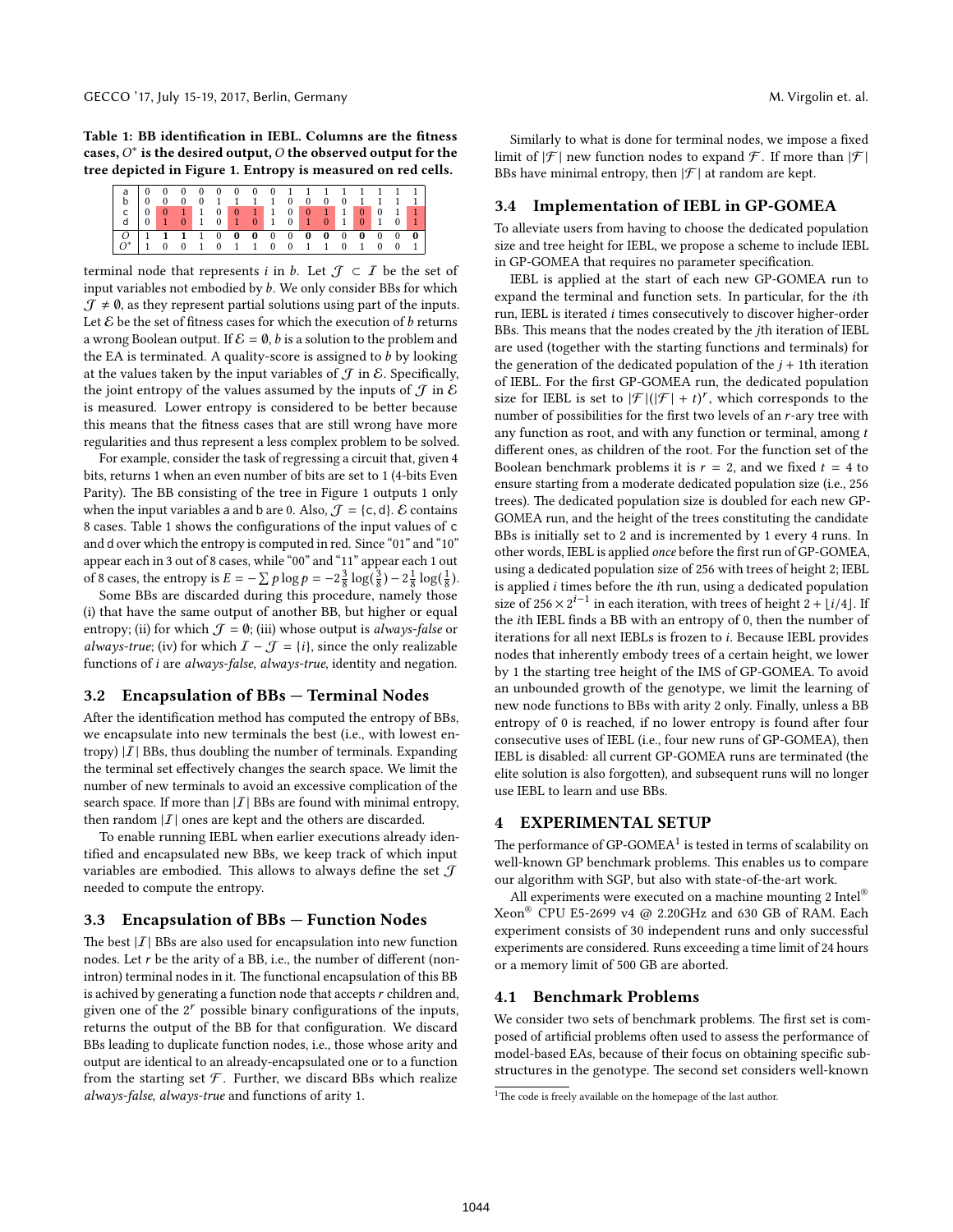regression problems of Boolean circuits, which differ from the problems in the first set in that the solution encoding is much more redundant, so that very different solutions have the same output. In all problems, maximization of the fitness is sought.

Artificial problems. Order is a GP version of the well-known OneMax problem in GA research and is known to be easy to solve for SGP  $[16]$ . Given a problem size *n*, the terminal set consists of 2n node variables  $X_i$  and their complement  $\bar{X}_i$ . The function set contains only one node which is a placeholder for a function of contains only one node which is a placeholder for a function of arity 2 with no semantic meaning. The output  $O$  of a tree is a list of its inputs derived from the inorder parsing of its nodes, such that there are no duplicates and only one of the two complementary inputs is present, depending on which is encountered first in the parsing. E.g., if  $\{X_3, X_0, X_1, X_1, X_0, X_2\}$  are the inputs appearing<br>in the inorder parsing, the tree outputs  $Q = \{X_3, X_2, X_3, X_4, X_5, X_6\}$ . The in the inorder parsing, the tree outputs  $O = {\overline{X_0}, X_1, X_2, X_3}$ . The<br>fitness is  $f^n = |O \setminus {\overline{X_0}, \overline{X_1}} \times \overline{X_2}$ . It in other words the fitness is  $f_{\text{order}}^n = |O \setminus {\{\bar{X}_0, \bar{X}_1, \ldots, \bar{X}_{n-1}\}}|$ . In other words, the optimal solution is a tree where  $X_i$  is present for each *i*, and if  $\bar{X}_i$  is also present then it appears after *Y*, in the inorder parse is also present, then it appears after  $X_i$  in the inorder parse.<br>The problem Tran employs the same terminal and function

The problem Trap employs the same terminal and function sets of Order, but is considered a hard problem for SGP [\[16\]](#page-6-13). This is because of its deceptive fitness function defined for blocks of  $k$  variables, which is inspired by the well-known deceptive trap functions in GA research. The deceptive attractor corresponds to the number of  $\bar{X}_i$  in the output, while the needle in the haystack is the optimum<br>of Order, Specifically, for a block of k variables of Order. Specifically, for a block of  $k$  variables,

$$
f_{\text{Trap}}^k = \begin{cases} 1 & \text{if } f_{\text{order}}^k = k \\ 0.75 \left( 1 - \frac{f_{\text{order}}^k}{k - 1} \right) & \text{if } f_{\text{order}}^k < k \end{cases}
$$

We denote with Trap-3 and Trap-4 the problem with trap length  $k$ of 3 and 4 respectively. The problem size  $n$  is the number of traps.

Like Order and Trap, the tunable benchmark problem introduced in  $[10]$ , here denoted with KÜ (from the authors' surnames), uses binary trees, but with a predefined maximum height. The aim is to synthesize a tree in which function nodes are arranged according to positional constraints. The size of the problem  $n$  corresponds to the maximum tree height. The terminal set contains only one node, while the function set contains functions of arity 2, i.e.,  $\mathcal{F}$  =  $\{\mathcal{F}_0, \mathcal{F}_1, \ldots\}$ .  $\mathcal F$  can be changed together with *n* to tune problem difficulty. In this work, we always consider  $\mathcal{F} = {\mathcal{F}_0, \ldots, \mathcal{F}_{2n-1}}$ . The output of a tree is the output of its root. A function node outputs the weighted sum of its 2 children's outputs, determined according to the constraints: (i) the index of the parent function must be lower than that of its children; (ii) the index of child 1 must be smaller than the index of child 2. The terminal has no index and does not violate constraints. If child 1 violates the first constraint, then its output is penalized with a weight of  $\eta$ , and similarly for child 2. If the second constraint is violated, then the output of both children is penalized with  $\eta$  (we use  $\eta = 0.25$ ). Since the maximum tree height is the problem size  $n$ , for this problem the maximum tree height in the IMS is fixed to  $n$ .

Boolean problems. These problems are defined with fitness cases, i.e., pairs of input and desired output values. Different from the artificial problems, inputs are now binary. In all these problems the aim is to synthesize a tree that realizes a Boolean circuit which satisfies all fitness cases, giving the correct output for any input configuration. The fitness of a solution is the number of correct

fitness outputs. Boolean circuits we consider are: Comparator, Even Parity, Majority and Multiplexer. The terminal set contains a terminal for each input, and the function set contains the logic functions AND, OR, NAND, and NOR.

A circuit realizes the *n*-inputs Comparator if it outputs *true* only if the first  $\lceil n/2 \rceil$  bits represent a number that is lower than the one encoded by the second  $\lfloor n/2 \rfloor$  bits. The Even Parity problem of n inputs expects the output true when the number of input bits set to 1 is even and false otherwise. In Majority, the solution must return true only when at least  $\lceil n/2 \rceil$  out of a total of n input bits are set to 1. Finally, a Multiplexer has  $n = m + 2^m$  input bits: the first m bits ancode the address the second  $2^m$  bits ancode the data. A circuit encode the address, the second  $2^m$  bits encode the data. A circuit satisfies the Multiplexer problem if it always outputs the value of the data bit encoded by the address.

## 4.2 Standard GP and State-of-the-Art

We compare the scalability of GP-GOMEA with SGP and two stateof-the-art algorithms. For Order and Trap, the model-based algorithm extended Compact Genetic Programming (eCGP) is considered [\[16\]](#page-6-13). For the Boolean benchmark problems, we consider the very recent algorithms based on Semantic Backpropagation (SB): the Iterated Local Tree Improvement (ILTI) [\[6\]](#page-6-15) and GP using the Random Desired Operator (RDO) [\[13\]](#page-6-16). These two algorithms inherently embody the partial evaluations method with which GP-GOMEA is also equipped, since they require the memorization of each node output. Differently from GP-GOMEA and SGP, these former 2 algorithms always require the definition of fitness cases.

For eCGP, we consider the scalability reported in  $[16]$ . The performance is obtained with an empirically pre-computed good population size and on a predefined maximum tree height.

Both ILTI and (GP with) RDO rely on SB, a recent technique in which improvements at the level of single fitness cases are sought. SB is applied top-down (from the root to the leaves) and computes, for each node, a desired output  $O^*$ . For the root,  $O^*$  is the vector<br>that satisfies all fitness cases of the problem. The desired output that satisfies all fitness cases of the problem. The desired output of a child of the root is computed by inverting the root function, using  $O^*$  and the current output of its other children as arguments.<br>The design of inverted functions is not always straightforward The design of inverted functions is not always straightforward, as sometimes a solution does not exist (e.g., looking for an input for AND with desired output 1 when the other input is 0) or can assume any value (e.g., looking for an input for OR with desired output 1 when the other input is 1). Among several differences, ILTI is an (1,1)-EA, while RDO is population based. Here ILTI is used in the best performing configuration, that is with a (maximum, when more are possible) library size of 450 full trees of height 2. Similarly, for RDO we adopt the best-performing configuration on Boolean problems (named  $RDO<sub>p</sub>$  in [\[13\]](#page-6-16)), which uses a dynamic library of semantically-unique trees taken from the subtrees in the population instead of a fixed-size library.

We propose two configurations for SGP:  $SGP_{param}$ , with handpicked population size and initial tree height as typically done in literature, and  $SGP_{IMS}$ , enclosed in a scheme similar to the IMS of GP-GOMEA. For the former, we set the initial tree height to 6 and the maximum allowed one to 12. The population size for Order is set to  $2^{n+2}$  (easy problem), for Trap-3 and KÜ to  $2^{n+7}$  (difficult problem), and for Trap-4 to  $2^{n+9}$  (very difficult problem), with *n*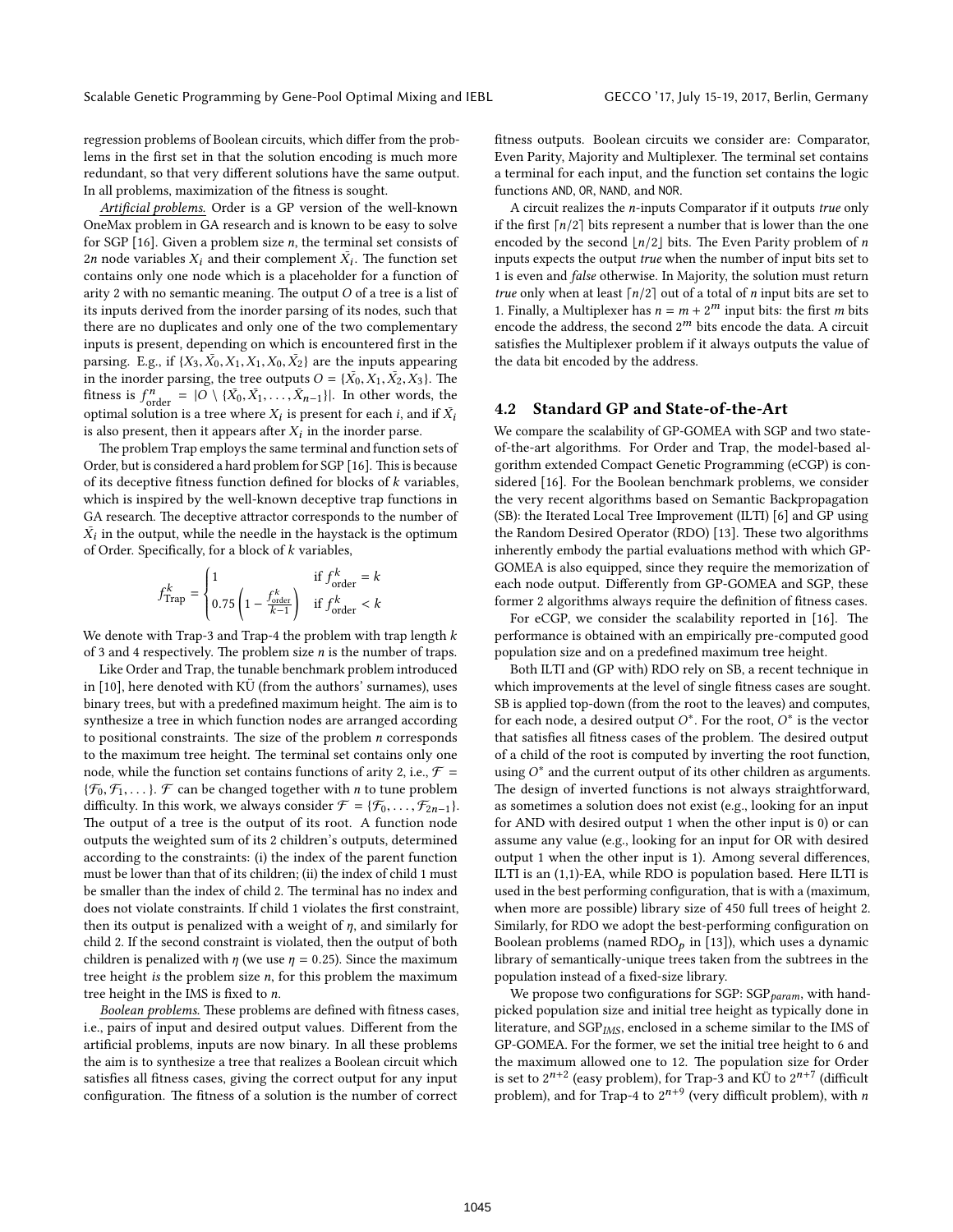the problem size. As to the Boolean problems, the population size for Comparator and Majority is set to  $2^{n+5}$  (medium difficulty). For Even Parity, known to be difficult for SGP [\[11\]](#page-6-2), the population size is  $2^{n+7}$ . For the 3, 6, and 11-bits Multiplexer the population size is set to 256, 1024, and 4096, respectively.  $SGP_{IMS}$  works with no parameter specification, within a IMS scheme that differs from the one of GP-GOMEA in the following aspects: (i) there is no common elitist solution among runs, nor a stopping criteria related to it; (ii) a run performs 1 generation every 8 generations of the smaller run; (iii) the initial tree height  $h$  is computed as the maximum tree height of GP-GOMEA (Section [2.5\)](#page-2-1), and the maximum height is  $h+4$ . We experimentally found that increasing the intervals of the IMS is beneficial for  $SGP_{IMS}$ , since it performs much less evaluations than GP-GOMEA (with any of the 3 linkage models) per generation. Furthermore, we set a maximum tree height bigger than the initial tree height because the standard crossover and mutation swap and generate subtrees of arbitrary height. For both SGP configurations, we set tournament selection size to 4, probability of crossover to 0.9, probability of mutation to 0.1, and reproduction of the best solution. Finally, we equip SGP with the same caching method of node outputs used in GP-GOMEA, to perform partial evaluations.

## 5 RESULTS & DISCUSSIONS

Scalability graphs are provided in Figure [3.](#page-7-1) GP-GOMEA, SGP, ILTI and RDO use partial evaluations. When IEBL is applied, evaluations of BBs candidates are also counted, and the number of nodes is obtained by recursively unwrapping encapsulated BBs.

Artificial problems. Results show that GP-GOMEA with LT as the linkage model (GP-GOME $A_{LT}$ ) is generally the best performing algorithm in all metrics: number of evaluations, time, and size of the final solution. On the easy Order problem, for which we run a limited number of instances, no marked difference between both SGP configurations and GP-GOMEA with any linkage model is observed. However, the more difficult the problem, the more  $GP$ -GOME $A_{LT}$  shows superior performance. On Trap-3, SGP<sub>param</sub> markedly outperforms  $SGP_{IMS}$ , and performs slightly better than  $GP$ -GOME $A_{LT}$ . This result is possibly due to the immediate employment of a big population size in  $SGP_{param}$  and a good setting of the initial tree height. On Trap-4 and KÜ, however, GP-GOME $A_{LT}$ scales better than any other algorithm, showing an effective capability of learning and exploiting the problem structure. On the evaluations of Order and Trap-3, the scalability of eCGP of  $O(n^{2.86})$ <br>and  $O(n^{3.18})$  respectively as reported in [16] is shown. Although and  $O(n^{3.18})$  respectively, as reported in [\[16\]](#page-6-13), is shown. Although it may appear that GP-GOMEA  $\alpha$  performs slightly worse than it may appear that GP-GOMEA<sub>LT</sub> performs slightly worse than eCGP, it is important to remember that the performance of eCGP is obtained on an empirically pre-computed good population size and on a predefined initial tree height, whereas GP-GOMEA runs according to the IMS.

Boolean problems. On the Boolean problems, the difference between the linkage models LT and RT used for GP-GOMEA is far less pronounced, suggesting that the LT is not capable of modeling key linkage information to help increase efficiency substantially. This may well be because of the high redundancy in the representation of solutions, and the consequential fact that locus-based dependence is not the most important source of problem structure.

 $GP$ -GOME $A_{LT}$  and  $SGP_{IMS}$  show similar scalability overall, with exception of Majority, where  $SGP_{IMS}$  performs best. Nonetheless, in all other cases GP-GOMEALT reaches the optimal solution faster and evolves much smaller solutions. This is also reflected when comparing scalability in terms of time: partial evaluations are much more beneficial for the operators of SGP than for GOM (e.g., Figure [2](#page-6-17) shows a comparison on how time scalability is affected by partial evaluations in Majority). This is because GOM exchanges multiple nodes at the same time which are not necessarily connected, requiring to re-compute the output of the chain of parent nodes scattered in the solution. Different output caching methods may thus be much more beneficial for GOM (e.g., storing hash-output of the most recurrent subtrees). Moreover, GP-GOMEA typically needs much smaller populations than  $SGP_{IMS}$  thanks to the extensive mixing trials performed by GOM, which is also much less prone to bloat. These aspects are very beneficial in terms of memory usage: on difficult problems like Trap-4 some runs of  $SGP_{IMS}$  need even 100 times more memory than GP-GOMEALT.

Another crucial observation from our results comes from the comparison of  $SGP_{IMS}$  with  $SGP_{param}$ . Whereas the former has inherent overhead due to multiple runs with increasing population and tree size, the second sometimes fails to find the optimal solution on complex problems. Although it is arguable that our parameter choice for  $SGP_{param}$  is not optimal, some runs converge to a local minimum and are unable to escape it with the sole aid of mutation. Instead, the employment of multiple runs, each starting on random genetic material, dramatically increases the chances of finding the optimal solution. This also explains the success of GP-GOMEA.

The state-of-the-art algorithms ILTI and RDO generally run faster and require less evaluations than GP-GOMEA and SGP. It is worth noticing that these algorithms rely on a fitness function which is de facto different: in the semantic fitness, improvements at the level of single fitness cases are sought, whereas in its original specification the fitness is defined as the sum of all correct fitness cases. Therefore, SB needs a decomposition of the fitness to be defined, as well as the design of inverted functions, which compromises the applicability of this powerful technique to general problems. Moreover, whereas  $SGP_{param}$  uses sub-optimal parameters, and  $GP$ -GOMEA and  $SGP_{IMS}$  run with the IMS, ILTI and RDO use the best performing configurations reported. When comparing scalability, ILTI and RDO are superior on Even Parity and Majority, but not on Comparator and Multiplexer. In Comparator, the SB-based operators cause solutions to bloat even worse than the classic operators of SGP, ultimately harming runtime. RDO has particularly poor performance on Multiplexer, being unable to escape from a local minimum within 24 hours in some runs of the 11-bits instance.

Lastly, we observe the effect of IEBL combined with the on average well-performing GP-GOME $A_{LT}$ , and see that it is either detrimental or very helpful. By encapsulating BBs into new terminal and function nodes, the search space is increased consistently. If such nodes represent partial solutions and can be readily combined into bigger partial solutions, then the search improves. Otherwise, the search is harmed. In the Multiplexer problem, we found that IEBL is not capable of learning any reasonably useful BBs, suggesting that the entropy-based identification method cannot grasp the complex relationships between bits present in this problem. In Comparator, IEBL does catch some relevant relationships: e.g.,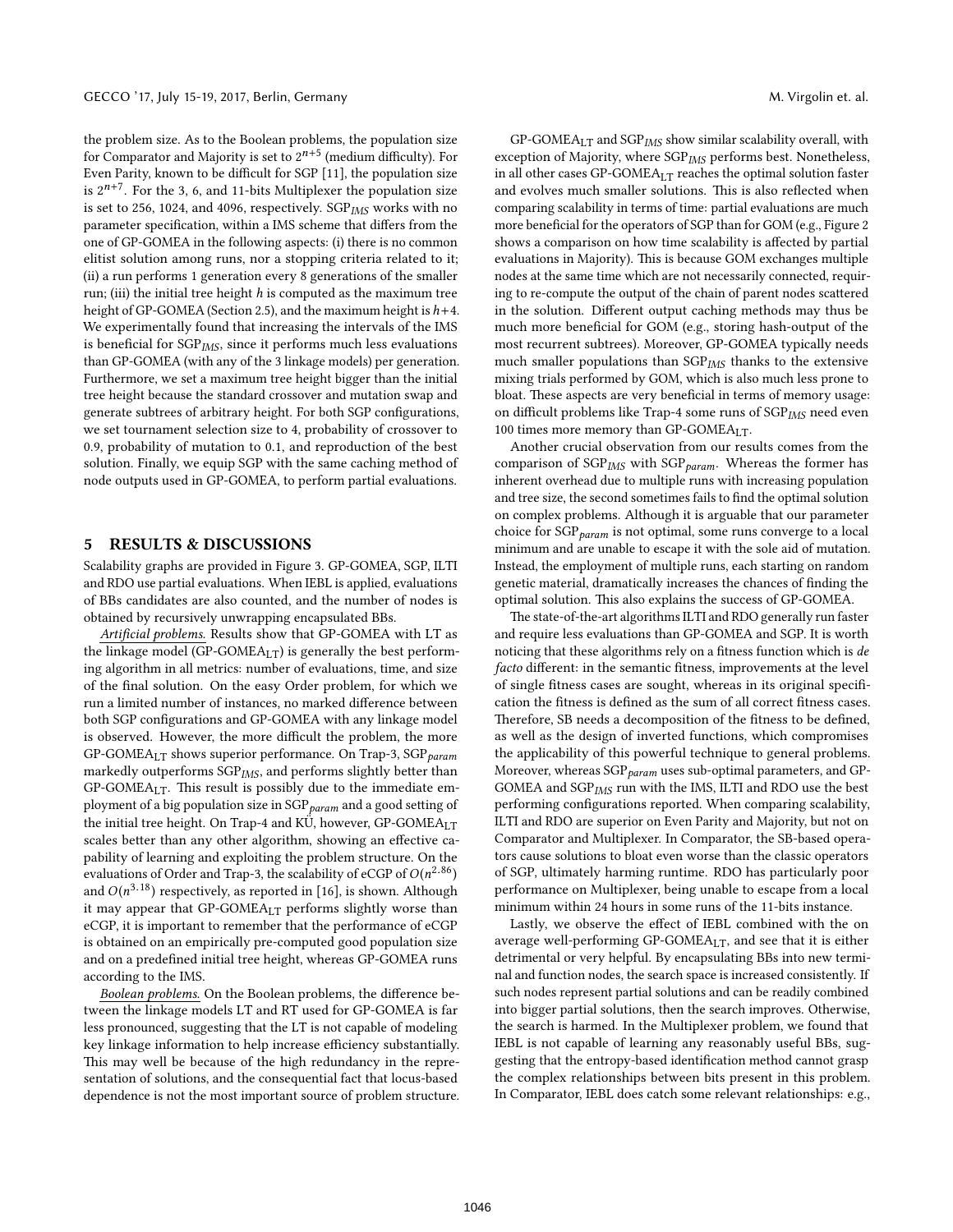<span id="page-6-17"></span>

Figure 2: Example of the contribution of partial evaluations in terms of time for the Majority problem.

in the 6-bits instance, which outputs *true* when  $b_0b_1b_2 < b_3b_4b_5$ , the BB which returns 1 only if  $b_i = 0$  and  $b_{i+3} = 1$  is often identified. This BB represents the 2-bits Comparator between equally significant bits. As another example, the BB returning 1 when  $b_1b_2$ are set to 1 is learned, which is part of the solution for the case <sup>011</sup> < 100. However, the expansion of the search space is so big that even learning seemingly-useful material ends up being more detrimental than helpful. Similar considerations hold for the learning of new function nodes. In Majority there is no specific pattern to learn, since no specific relationships between bits are needed: the circuit outputs true as long as the majority of bits is set to one. Finally, in Even Parity, IEBL really leads to excellent performance, where in fact partial solutions can be combined to form bigger ones, e.g., two 2-bits Even Parity solutions can be combined with XNOR, which is the function performing a 2-bits Even Parity, to form the 4-bits one. Although the learning of BBs is noisy, resulting in a big performance difference among best and worst runs, the scalability is the best among all algorithms, with the number of evaluations increasing sublinearly with the number of fitness cases. A downside of IEBL is the size of solutions, which may be lowered by implementing mechanisms to prefer shorter BBs. In the plot of the evaluations of Even Parity, we also report the best performance we are aware of, obtained by the Binary Decision Diagrams (BDD) [\[5\]](#page-6-18). BDD scales even better than GP-GOME $A_{LT}$ +IEBL in evaluations. However, this EA is specifically designed for Boolean problems, with a dedicated genotype (diagrams assuming a fixed variable ordering of inputs) and particular parameter settings (population size of 5, mutation-only), while GP-GOMEA<sub>LT</sub>+IEBL is a combination of a much more general EA with a Boolean-dedicated mechanism for learning and exploiting BBs. For future work, it would be interesting to attempt to automatically detect when the addition of IEBL is useful so that highly negative effects in the performance of GP-GOMEA are prevented.

## 6 CONCLUSIONS

In this paper we presented GP-GOMEA, a novel, scalable, modelbased approach to GP. Our algorithm requires no parameter speci fication, which is important for making fair comparisons and for ease-of-use by practitioners. Even though GP-GOMEA is inherently not-tuned, it shows competitive scalability when compared with the latest state-of-the-art algorithms, based on semantic backpropagation. Moreover, while these algorithms need fitness cases and inverted functions to be defined, GP-GOMEA does not have these requirements, making it more generally applicable. Compared

to SGP, GP-GOMEA exhibits superior performance on structured problems, while, in general, it evolves much smaller solutions and requires much less memory and time.

We further introduced a novel method to identify and encapsulate useful BBs into new terminals and functions, termed IEBL. The novelty of this method is that it tries to harvest information from the input-space on which fitness cases are defined. The combination of IEBL with GP-GOMEA has been shown to be detrimental in nonmodular problems, but extremely efficient on a modular problem like Even Parity. In fact, IEBL helps tackling the complexity of Even Parity to a point where the scalability of GP-GOMEA becomes less than linear, which ultimately leads to solving the 14-bits instance in less than 1 hour.

# 7 ACKNOWLEDGMENTS

The authors acknowledge the Kinderen Kankervrij foundation for personnel financial support (project #187), and the Maurits and Anna de Kock foundation for financing a high performance computing system. We thank prof. Tomasz P. Pawlak and prof. Krzysztof Krawiec for assisting with reproducing experiments of RDO.

## REFERENCES

- <span id="page-6-5"></span>[1] P. J. Angeline and Jordan B. Pollack. 1994. Coevolving High-Level Representations. In Artificial Life III, C. Langton (Ed.). Addison-Wesley, 55-71.
- <span id="page-6-10"></span>[2] L. Breiman, J. Friedman, C. J. Stone, and R. A. Olshen. 1984. Classification and regression trees. CRC press.
- <span id="page-6-1"></span>[3] Y. P. Chen, T.-L. Yu, K. Sastry, and D. E. Goldberg. 2007. A survey of linkage learning techniques in genetic and evolutionary algorithms. IlliGAL report 2007014 (2007).
- <span id="page-6-4"></span>[4] A. Dessì, A. Giani, and A. Starita. 1999. An Analysis of Automatic Subroutine Discovery in Genetic Programming. In Proceedings of the 1st Annual Conference on Genetic and Evolutionary Computation - Volume 2. Morgan Kaufmann Publishers Inc., San Francisco, CA, USA, 996–1001.
- <span id="page-6-18"></span>R. M. Downing. 2005. Evolving binary decision diagrams using implicit neutrality. In 2005 IEEE Congress on Evolutionary Computation, Vol. 3. IEEE, 2107–2113.
- <span id="page-6-15"></span>[6] R. Ffrancon and M. Schoenauer. 2015. Memetic semantic genetic programming. In Proc. of the 2015 Annual Conf. on Genetic and Evol. Comp. ACM, 1023–1030.
- <span id="page-6-11"></span>[7] I. Gronau and S. Moran. 2007. Optimal implementations of UPGMA and other common clustering algorithms.  $\overline{Inform}$ . Process. Lett. 104, 6 (2007), 205–210.
- <span id="page-6-7"></span>[8] D. Jackson and A. P. Gibbons. 2007. Layered Learning in Boolean GP Problems. Springer Berlin Heidelberg, Berlin, Heidelberg, 148–159.
- <span id="page-6-8"></span>[9] M. Keijzer, C. Ryan, and M. Cattolico. 2004. Run Transferable Libraries - Learning Functional Bias in Problem Domains. Springer, Berlin, 531–542.
- <span id="page-6-14"></span>[10] E. E. Korkmaz and G. Üçoluk. 2003. Design and usage of a new benchmark problem for genetic programming. In International Symposium on Computer and Information Sciences. Springer, 561–567.
- <span id="page-6-2"></span>[11] J. R. Koza. 1992. Genetic Programming: On the Programming of Computers by Means of Natural Selection. MIT Press, Cambridge, MA, USA.
- <span id="page-6-3"></span>[12] L. O. V. B. Oliveira, F. E. B. Otero, G. L. Pappa, and J. Albinati. 2015. Sequential Symbolic Regression with Genetic Programming. Springer, 73–90.
- <span id="page-6-16"></span>[13] T. P. Pawlak, B. Wieloch, and K. Krawiec. 2015. Semantic backpropagation for designing search operators in genetic programming. IEEE Transactions on Evolutionary Computation 19, 3 (2015), 326–340.
- <span id="page-6-12"></span>[14] J. C. Pereira and F. G. Lobo. 2015. Java Implementation of a Parameter-less Evolutionary Portfolio. CoRR abs/1506.08867 (2015).
- <span id="page-6-6"></span>[15] S. C. Roberts, D. Howard, and J. R. Koza. 2001. Evolving Modules in Genetic Programming by Subtree Encapsulation. In Proceedings of the 4th European Conference on Genetic Programming. Springer-Verlag, London, UK, 160–175.
- <span id="page-6-13"></span>[16] K. Sastry and D. E. Goldberg. 2003. Probabilistic model building and competent genetic programming. In Genetic Prog. Theory and Practice. Springer, 205-220.
- <span id="page-6-9"></span>[17] D. Thierens and P. A. N. Bosman. 2013. Hierarchical Problem Solving with the Linkage Tree Genetic Algorithm. In Proceedings of the 15th Annual Conference on Genetic and Evolutionary Computation. ACM, New York, NY, USA, 877–884.
- <span id="page-6-0"></span>[18] R. A. Watson and T. Jansen. 2007. A Building-block Royal Road Where Crossover is Provably Essential. In Proceedings of the 9th Annual Conference on Genetic and Evolutionary Computation. ACM, New York, NY, USA, 1452–1459.